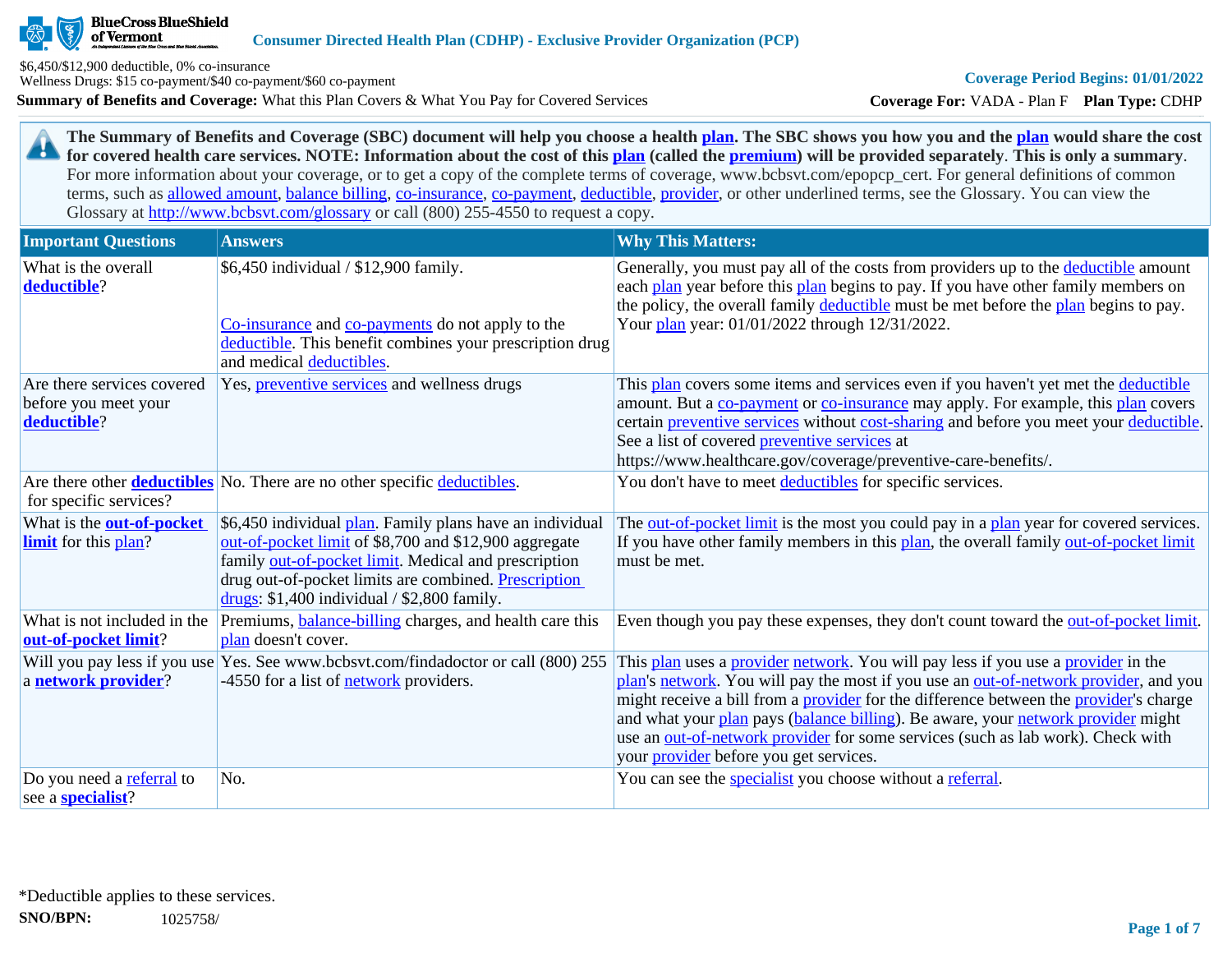

Wellness Drugs: \$15 co-payment/\$40 co-payment/\$60 co-payment

**Summary of Benefits and Coverage:** What this Plan Covers & What You Pay for Covered Services

# **Coverage Period Begins: 01/01/2022**

**Coverage For:** VADA - Plan F **Plan Type:** CDHP

All [co-payment](https://www.healthcare.gov/sbc-glossary/#copayment) and [co-insurance](https://www.healthcare.gov/sbc-glossary/#coinsurance) costs shown in this chart are after your [deductible](https://www.healthcare.gov/sbc-glossary/#deductible) has been met, if a [deductible](https://www.healthcare.gov/sbc-glossary/#deductible) applies. 44

|                                                           |                                                     | <b>What You Will Pay</b>                                                                                                 |                                                           |                                                                                                                                                                                                                                                                                                                     |
|-----------------------------------------------------------|-----------------------------------------------------|--------------------------------------------------------------------------------------------------------------------------|-----------------------------------------------------------|---------------------------------------------------------------------------------------------------------------------------------------------------------------------------------------------------------------------------------------------------------------------------------------------------------------------|
| <b>Common</b><br><b>Medical Event</b>                     | <b>Services You May Need</b>                        | <b>Network Provider</b><br>(You will pay the least)                                                                      | <b>Out-of-Network Provider</b><br>(You will pay the most) | <b>Limitations, Exceptions &amp; Other</b><br><b>Important Information</b>                                                                                                                                                                                                                                          |
|                                                           | Primary care visit to treat an<br>injury or illness | No charge* for primary care<br>physician and mental health /<br>substance abuse                                          | Not covered                                               | Some services require <i>prior approval</i> . For<br>clarification on mental health services visit<br>www.bcbsvt.com/mental-health-primary-care.                                                                                                                                                                    |
|                                                           | <b>Specialist</b> visit                             | No charge*                                                                                                               | Not covered                                               | Some services require prior approval.                                                                                                                                                                                                                                                                               |
| If you visit a health care<br>provider's office or clinic | Other practitioner office visit                     | No charge* for chiropractic<br>care, nutritional counseling,<br>outpatient physical, speech,<br>and occupational therapy | Not covered                                               | Some services require prior approval.<br>Outpatient physical, speech and occupational<br>therapy benefits are covered up to 30 visits<br>combined. Nutritional counseling benefits are<br>covered up to 3 visits. There is no limit on the<br>number of nutritional counseling visits for<br>treatment of diabetes. |
|                                                           | Preventive care/Screening/<br>Immunization          | No charge                                                                                                                | Not covered                                               | You may have to pay for services that aren't<br>preventive. Ask your <b>provider</b> if the services<br>needed are preventive. Then check what your<br>plan will pay for. For clarification on<br>preventive services visit<br>www.bcbsvt.com/preventive.                                                           |
|                                                           | Diagnostic test (x-ray, blood<br>work)              | No charge* for office-based<br>and outpatient hospital                                                                   | Not covered                                               | Some services require <i>prior approval</i> .                                                                                                                                                                                                                                                                       |
| If you have a test                                        | Imaging (CT/PET scans, MRIs)                        | No charge*                                                                                                               | Not covered                                               | Most services require <i>prior approval</i> .                                                                                                                                                                                                                                                                       |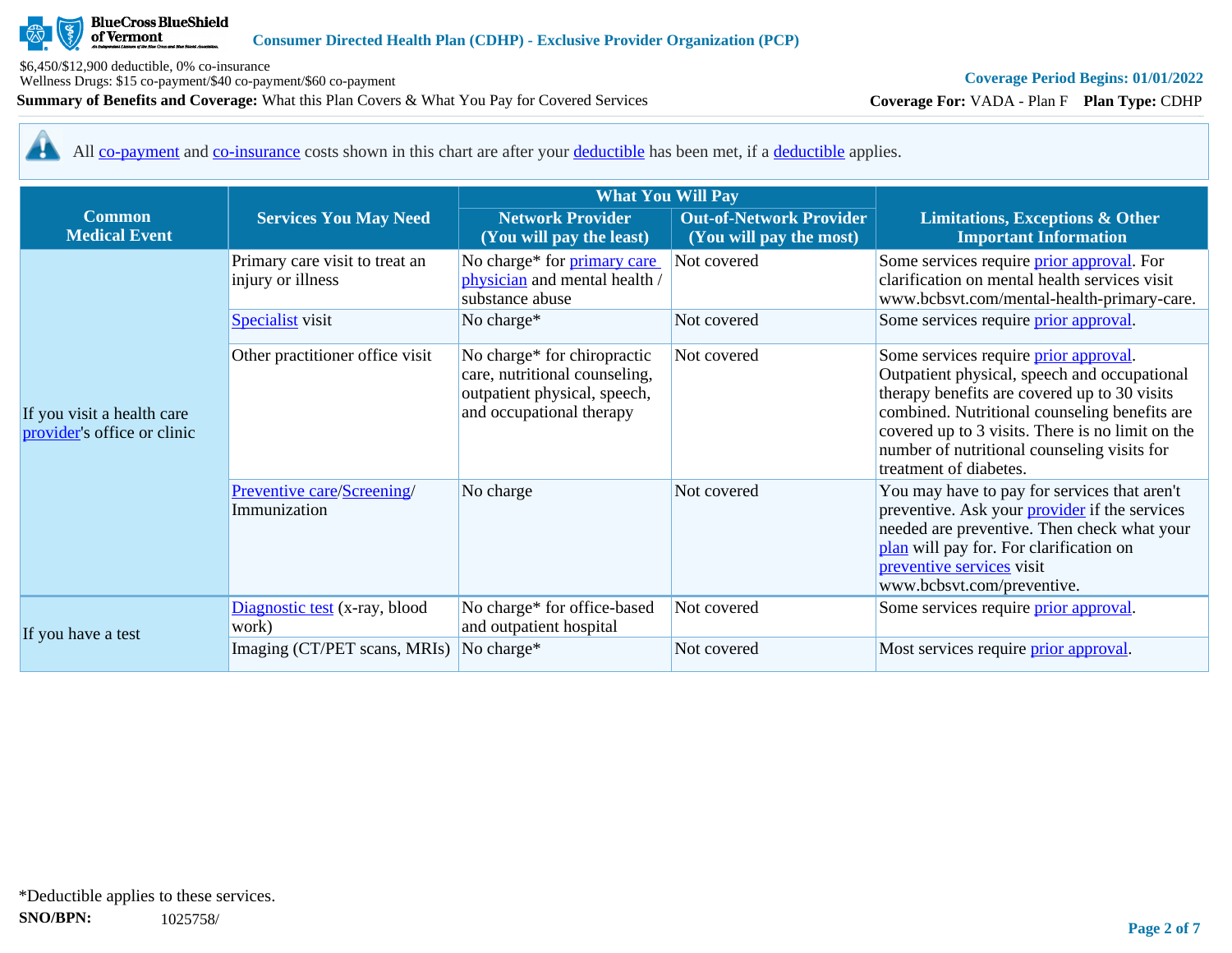

Wellness Drugs: \$15 co-payment/\$40 co-payment/\$60 co-payment

**Summary of Benefits and Coverage:** What this Plan Covers & What You Pay for Covered Services

# **Coverage Period Begins: 01/01/2022**

**Coverage For:** VADA - Plan F **Plan Type:** CDHP

|                                                                                                               |                                                   | <b>What You Will Pay</b>                                                                 |                                                           |                                                                                                            |  |
|---------------------------------------------------------------------------------------------------------------|---------------------------------------------------|------------------------------------------------------------------------------------------|-----------------------------------------------------------|------------------------------------------------------------------------------------------------------------|--|
| <b>Common</b><br><b>Medical Event</b>                                                                         | <b>Services You May Need</b>                      | <b>Network Provider</b><br>(You will pay the least)                                      | <b>Out-of-Network Provider</b><br>(You will pay the most) | <b>Limitations, Exceptions &amp; Other</b><br><b>Important Information</b>                                 |  |
| If you need drugs to treat                                                                                    | Generic drugs                                     | No charge*                                                                               | Not covered                                               | Covers up to a 30-day supply for most<br>prescription drugs. Some prescriptions require<br>prior approval. |  |
| your illness or condition.<br>More information about<br>prescription drug coverage is                         | Preferred brand drugs                             | No charge*                                                                               | Not covered                                               | Covers up to a 30-day supply for most<br>prescription drugs. Some prescriptions require<br>prior approval. |  |
| at www.bcbsvt.com/rxcenter. Non-preferred brand drugs<br>This plan follows the<br><b>National Performance</b> |                                                   | No charge*                                                                               | Not covered                                               | Covers up to a 30-day supply for most<br>prescription drugs. Some prescriptions require<br>prior approval  |  |
| Formulary (NPF).                                                                                              | Wellness drugs                                    | \$15 co-payment generic, \$40<br>co-payment preferred, \$60<br>co-payment non-preferred. | Not covered                                               | Covers up to a 30-day supply for most<br>prescription drugs. Some prescriptions require<br>prior approval. |  |
| If you have outpatient<br>surgery                                                                             | Facility fee (e.g., ambulatory<br>surgery center) | No charge*                                                                               | Not covered                                               | Some services require prior approval.                                                                      |  |
|                                                                                                               | Physician/surgeon fees                            | No charge*                                                                               | Not covered                                               | Some services require prior approval.                                                                      |  |
|                                                                                                               | <b>Emergency room care</b>                        | No charge* for facility and<br>physician services                                        | No charge* for facility and<br>physician services         | Must meet emergency criteria.                                                                              |  |
| If you need immediate<br>medical attention                                                                    | <b>Emergency medical</b><br>transportation        | No charge*                                                                               | No charge*                                                | Must meet emergency criteria.                                                                              |  |
|                                                                                                               | <b>Urgent</b> care                                | No charge*                                                                               | No charge*                                                | Applies to <b>urgent care</b> facilities.                                                                  |  |
| If you have a hospital stay                                                                                   | Facility fee (e.g., hospital room) No charge*     |                                                                                          | Not covered                                               | Out-of-state inpatient care requires prior<br>approval.                                                    |  |
|                                                                                                               | Physician/surgeon fees                            | No charge*                                                                               | Not covered                                               | Some services require prior approval.                                                                      |  |
| If you need mental health,                                                                                    | <b>Outpatient services</b>                        | No charge*                                                                               | Not covered                                               | Some services require prior approval.                                                                      |  |
| behavioral health, or<br>substance abuse services                                                             | Inpatient services                                | No charge*                                                                               | Not covered                                               | Includes facility and physician fees. Requires<br>prior approval.                                          |  |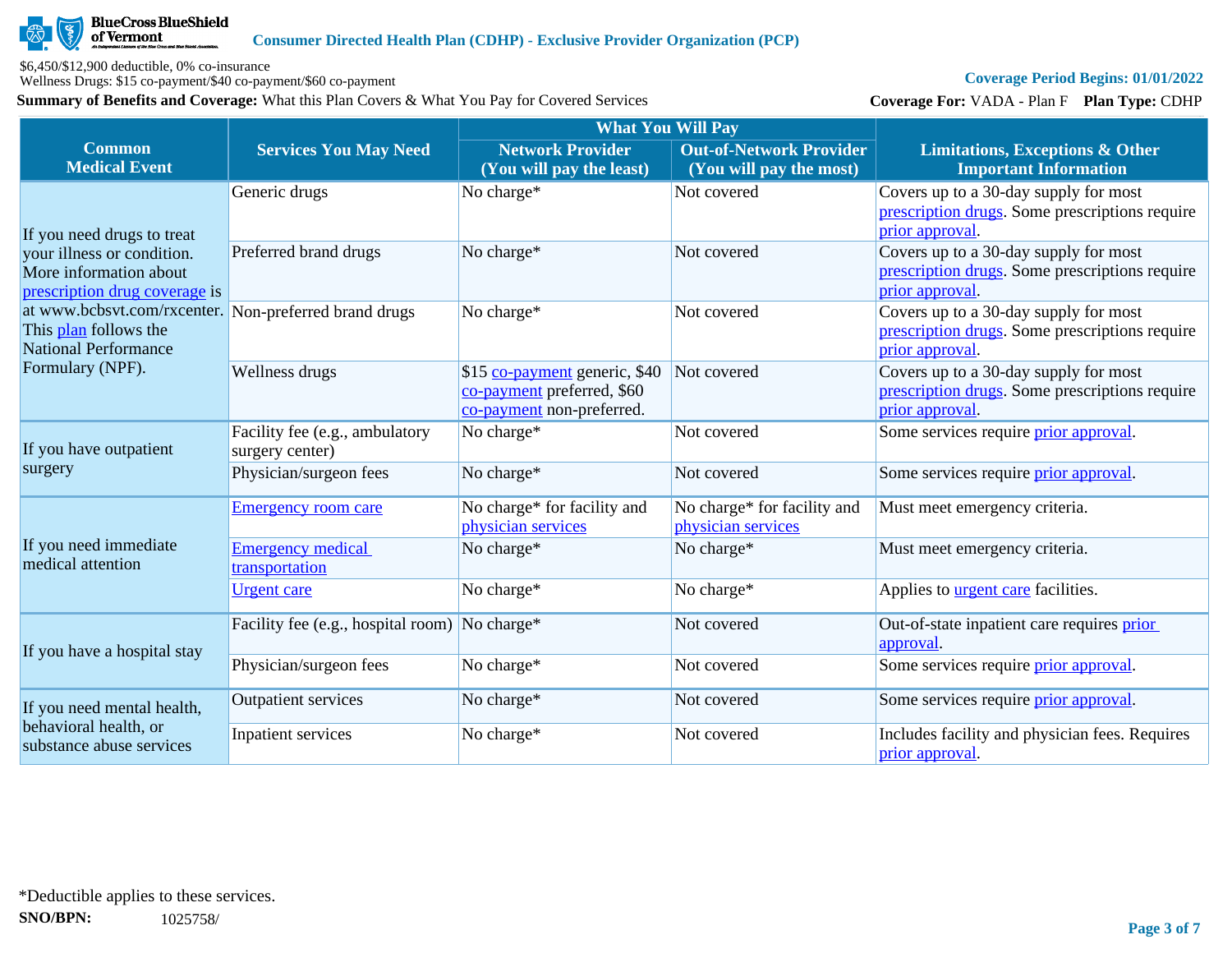

Wellness Drugs: \$15 co-payment/\$40 co-payment/\$60 co-payment

**Summary of Benefits and Coverage:** What this Plan Covers & What You Pay for Covered Services

# **Coverage Period Begins: 01/01/2022**

**Coverage For:** VADA - Plan F **Plan Type:** CDHP

|                                                                      |                                                         | <b>What You Will Pay</b>                                          |                                                           |                                                                                                                                                                                                                                                                                                                    |
|----------------------------------------------------------------------|---------------------------------------------------------|-------------------------------------------------------------------|-----------------------------------------------------------|--------------------------------------------------------------------------------------------------------------------------------------------------------------------------------------------------------------------------------------------------------------------------------------------------------------------|
| <b>Common</b><br><b>Medical Event</b>                                | <b>Services You May Need</b>                            | <b>Network Provider</b><br>(You will pay the least)               | <b>Out-of-Network Provider</b><br>(You will pay the most) | <b>Limitations, Exceptions &amp; Other</b><br><b>Important Information</b>                                                                                                                                                                                                                                         |
| If you are pregnant                                                  | <b>Office Visits</b>                                    | No charge*                                                        | Not covered                                               | Cost sharing does not apply for <b>preventive</b><br>services. Depending on the type of services, a<br>co-insurance, or deductible may apply.<br>Maternity care may include tests and services<br>described elsewhere in the SBC (i.e.<br>ultrasound.). For a list of services visit<br>www.bcbsvt.com/preventive. |
|                                                                      | Childbirth/delivery professional No charge*<br>services |                                                                   | Not covered                                               | Out-of-state inpatient care requires prior<br>approval.                                                                                                                                                                                                                                                            |
|                                                                      | Childbirth/delivery facility<br>services                | No charge*                                                        | Not covered                                               | Out-of-state inpatient care requires prior<br>approval.                                                                                                                                                                                                                                                            |
| If you need help recovering<br>or have other special health<br>needs | Home health care                                        | No charge*                                                        | Not covered                                               | Home infusion therapy requires <b>prior approval</b> .<br>Outpatient physical, speech and occupational<br>therapy benefits are covered up to 30 visits<br>combined.                                                                                                                                                |
|                                                                      | <b>Rehabilitation services</b>                          | No charge* inpatient; cardiac<br>pulmonary services no<br>charge* | Not covered                                               | Inpatient rehabilitation services require prior<br>approval.                                                                                                                                                                                                                                                       |
|                                                                      | <b>Habilitation services</b>                            | No charge* for inpatient<br>services                              | Not covered                                               | Requires <i>prior approval</i> . Outpatient physical,<br>speech and occupational therapy benefits are<br>covered up to 30 visits combined.                                                                                                                                                                         |
|                                                                      | <b>Skilled nursing care (facility)</b>                  | No charge*                                                        | Not covered                                               | Requires prior approval.                                                                                                                                                                                                                                                                                           |
|                                                                      | Durable medical equipment<br>(including supplies)       | No charge*                                                        | Not covered                                               | May require <i>prior</i> approval.                                                                                                                                                                                                                                                                                 |
|                                                                      | Hospice                                                 | No charge*                                                        | Not covered                                               | None                                                                                                                                                                                                                                                                                                               |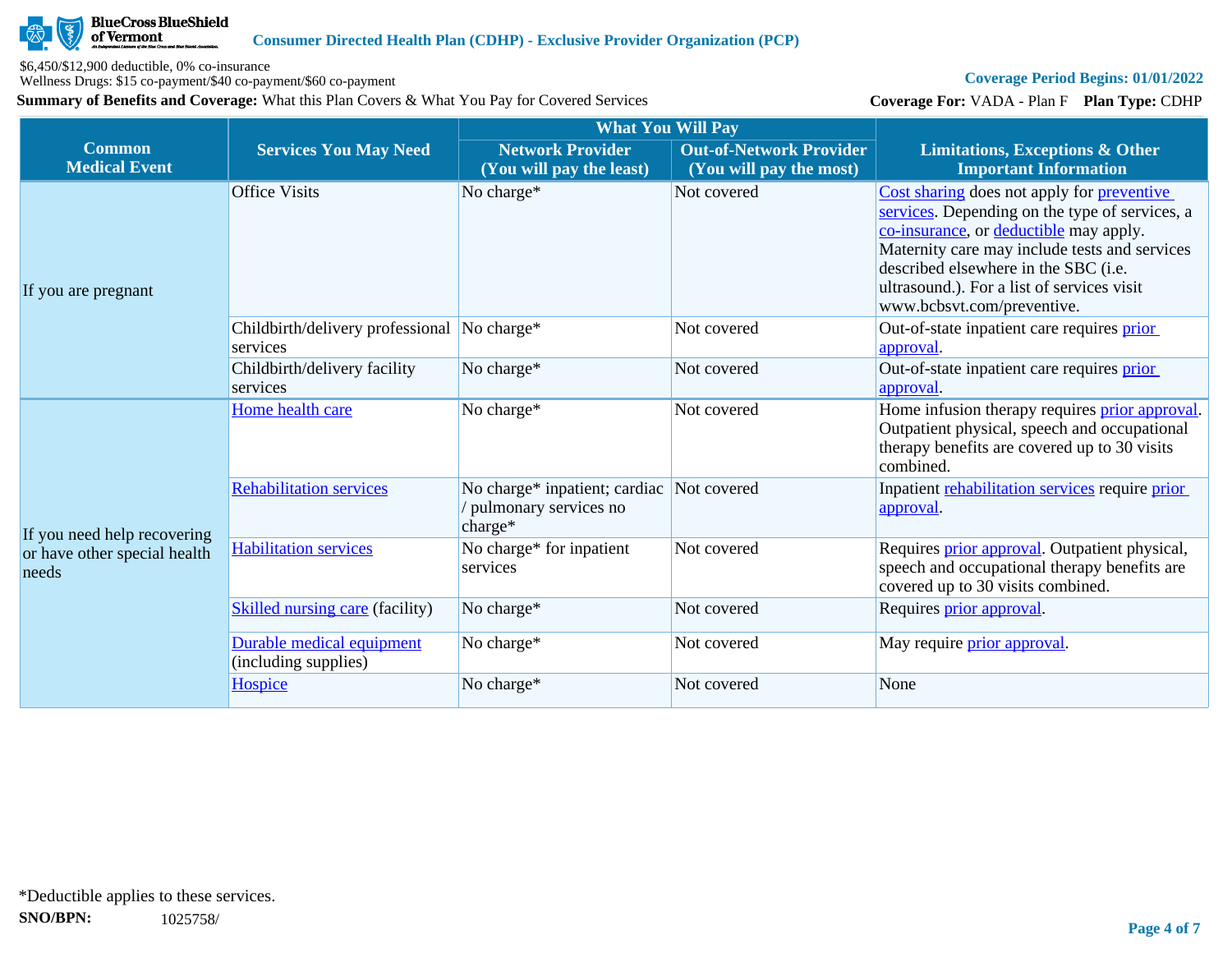

Wellness Drugs: \$15 co-payment/\$40 co-payment/\$60 co-payment

**Summary of Benefits and Coverage:** What this Plan Covers & What You Pay for Covered Services

# **Coverage Period Begins: 01/01/2022**

**Coverage For:** VADA - Plan F **Plan Type:** CDHP

|                                           |                              | <b>What You Will Pay</b>                                                                                |                                                           |                                                                                                                                                                       |
|-------------------------------------------|------------------------------|---------------------------------------------------------------------------------------------------------|-----------------------------------------------------------|-----------------------------------------------------------------------------------------------------------------------------------------------------------------------|
| <b>Common</b><br><b>Medical Event</b>     | <b>Services You May Need</b> | <b>Network Provider</b><br>(You will pay the least)                                                     | <b>Out-of-Network Provider</b><br>(You will pay the most) | Limitations, Exceptions & Other<br><b>Important Information</b>                                                                                                       |
|                                           | Eye exam                     | \$50 co-payment per child<br>exam; \$20 co-payment per<br>adult exam                                    | Not covered                                               | One routine exam per calendar year.                                                                                                                                   |
| If your child needs dental or<br>eye care | <b>Glasses</b>               | No charge* for child glasses;<br>100% of charges for adult<br>glasses                                   | Not covered                                               | One pair of exchange-level frames and lenses<br>for prescription glasses or one pair of<br>equivalent contact lenses per calendar year.                               |
|                                           | Dental check-up              | Child: Class I: No charge*,<br>Class II: No charge*, Class<br>III: No charge*<br>Adult: 100% of charges | Not covered                                               | Some services require <i>prior</i> approval.<br>Deductible does not apply to Preventive<br>fluoride supplements for children with non-<br>fluoridated drinking water. |

# **Excluded Services & Other Covered Services:**

| Services Your <b>Plan</b> Generally Does NOT Cover (Check your policy or plan document for more information and a list of any other excluded services.) |                                                                                                      |                                                                                         |  |  |  |
|---------------------------------------------------------------------------------------------------------------------------------------------------------|------------------------------------------------------------------------------------------------------|-----------------------------------------------------------------------------------------|--|--|--|
| Acupuncture                                                                                                                                             | Cosmetic Surgery (except with prior approval for • Dental care (age 21 and older)<br>reconstruction) |                                                                                         |  |  |  |
| • Hearing aids                                                                                                                                          | <b>Infertility Medications</b>                                                                       | Long-term care                                                                          |  |  |  |
| • Routine foot care (except for treatment of<br>diabetes)                                                                                               | Weight loss programs                                                                                 |                                                                                         |  |  |  |
| Other Covered Services (Limitations may apply to these services. This isn't a complete list. Please see your plan document.)                            |                                                                                                      |                                                                                         |  |  |  |
| • Abortion                                                                                                                                              | Bariatric surgery                                                                                    | Chiropractic Care (requires prior approval after 12<br>visits)                          |  |  |  |
| • Non-emergency care when traveling outside the<br>U.S. (www.bcbsvt.com/coveragewhiletraveling)                                                         | Private-duty nursing (covered up to 14 hours per<br>plan year)                                       | Routine eye care (one routine eye exam per child<br>and adult member per calendar year) |  |  |  |
|                                                                                                                                                         |                                                                                                      |                                                                                         |  |  |  |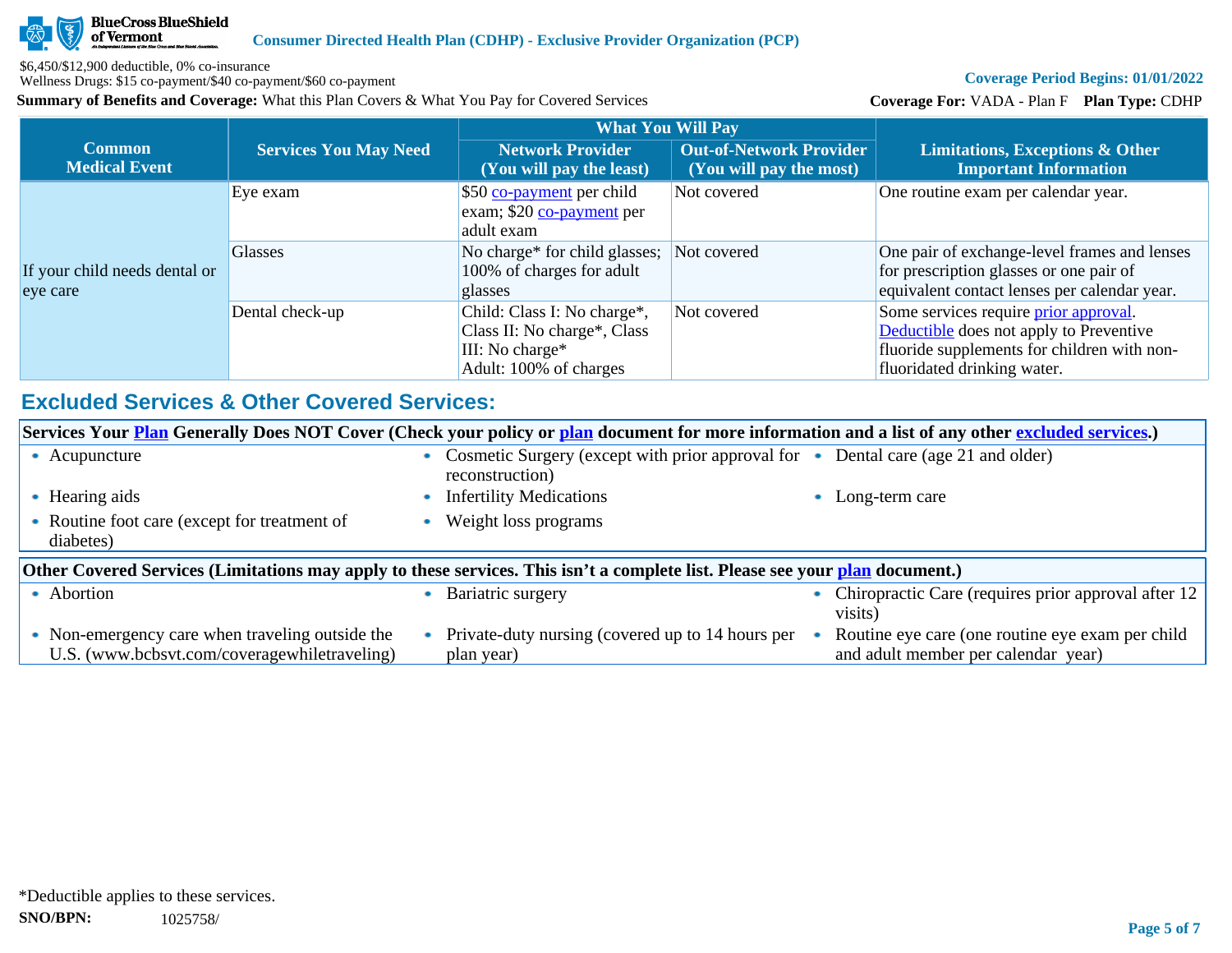

**Summary of Benefits and Coverage:** What this Plan Covers & What You Pay for Covered Services \$6,450/\$12,900 deductible, 0% co-insurance Wellness Drugs: \$15 co-payment/\$40 co-payment/\$60 co-payment

## **Your Rights to Continue Coverage:**

There are agencies that can help if you want to continue your coverage after it ends. The contact information for those agencies is: Department of Labor's Employee Benefits Security Administration at (866) 444-EBSA (3272) or [www.dol.gov/ebsa/healthreform](http://www.dol.gov/ebsa/healthreform), or the Department of Health and Human Services at (877) 267-2323 x61565 or [www.cciio.cms.gov](http://www.cciio.cms.gov/). You may also contact the [plan](https://www.healthcare.gov/sbc-glossary/#plan) at (800) 247-2583. Other coverage options may be available to you, too, including buying individual insurance coverage through the [Health Insurance](https://www.healthcare.gov/sbc-glossary/#health-insurance) [Marketplace.](https://www.healthcare.gov/sbc-glossary/#marketplace) For more information about the [Marketplace,](https://www.healthcare.gov/sbc-glossary/#marketplace) visit [www.HealthCare.gov](http://www.healthcare.gov/) or call (800) 318-2596.

# **Your Grievance and Appeals Rights:**

There are agencies that can help if you have a complaint against your [plan](https://www.healthcare.gov/sbc-glossary/#plan) for a denial of a [claim.](https://www.healthcare.gov/sbc-glossary/#claim) This complaint is called a [grievance](https://www.healthcare.gov/sbc-glossary/#grievance) or [appeal](https://www.healthcare.gov/sbc-glossary/#appeal). For more information about your rights, look at the explanation of benefits you will receive for that medical [claim](https://www.healthcare.gov/sbc-glossary/#claim). Your [plan](https://www.healthcare.gov/sbc-glossary/#plan) documents also provide complete information on how to submit a [claim](https://www.healthcare.gov/sbc-glossary/#claim), [appeal](https://www.healthcare.gov/sbc-glossary/#appeal), or a [grievance](https://www.healthcare.gov/sbc-glossary/#grievance) for any reason to your [plan.](https://www.healthcare.gov/sbc-glossary/#plan) For more information about your rights, this notice, or assistance, contact: (800) 255-4550.

# **Does this plan provide Minimum Essential Coverage? Yes.**

[Minimum Essential Coverage](https://www.healthcare.gov/sbc-glossary/#minimum-essential-coverage) generally includes plans, [health insurance](https://www.healthcare.gov/sbc-glossary/#health-insurance) available through the [Marketplace](https://www.healthcare.gov/sbc-glossary/#marketplace) or other individual market policies, Medicare, Medicaid, CHIP, TRICARE, and certain other coverage. If you are eligible for certain types of [Minimum Essential Coverage](https://www.healthcare.gov/sbc-glossary/#minimum-essential-coverage), you may not be eligible for the [premium](https://www.healthcare.gov/sbc-glossary/#premium) tax credit.

# **Does this plan meet the Minimum Value Standards? Yes.**

If your [plan](https://www.healthcare.gov/sbc-glossary/#plan) doesn't meet the [Minimum Value Standards](https://www.healthcare.gov/sbc-glossary/#minimum-value-standard), you may be eligible for a [premium](https://www.healthcare.gov/sbc-glossary/#premium) tax credit to help you pay for a [plan](https://www.healthcare.gov/sbc-glossary/#plan) through the [Marketplace](https://www.healthcare.gov/sbc-glossary/#marketplace).

*––––––––––––––To see examples of how this plan might cover costs for a sample medical situation, see the next page.–––––––––––*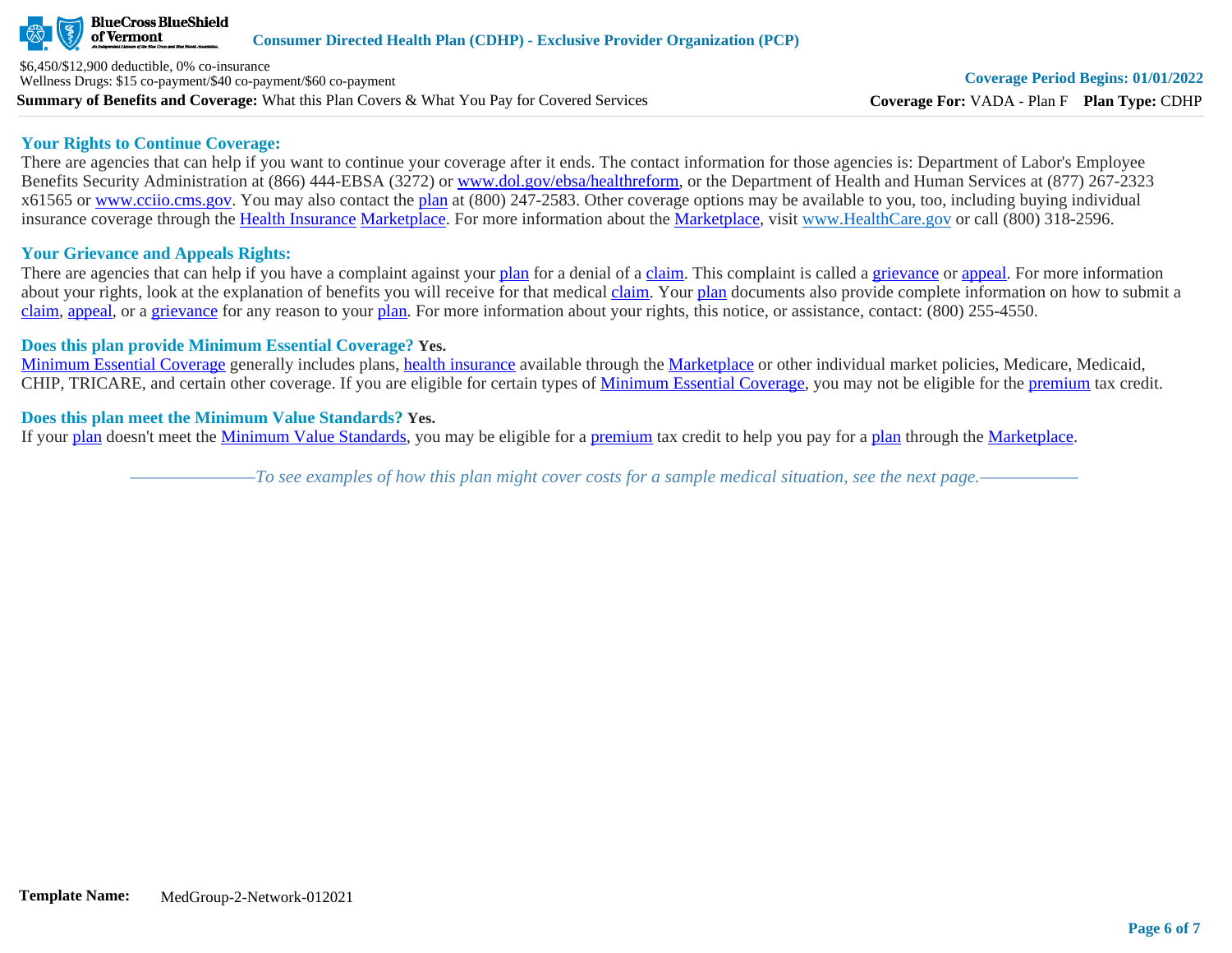## **BlueCross BlueShield** of Vermont

\$6,450/\$12,900 deductible, 0% co-insurance Wellness Drugs: \$15 co-payment/\$40 co-payment/\$60 co-payment

# **Coverage Examples**

20

# **Coverage Period Begins: 01/01/2022**

**Coverage For:** VADA - Plan F **Plan Type:** CDHP

About these Coverage Examples:

This is not a cost estimator. Treatments shown are just examples of how this [plan](https://www.healthcare.gov/sbc-glossary/#plan) might cover medical care. Your actual costs will be different depending on the actual care you receive, the prices your [providers](https://www.healthcare.gov/sbc-glossary/#provider) charge, and many other factors. Focus on the [cost sharing](https://www.healthcare.gov/sbc-glossary/#cost-sharing) amounts ([deductibles,](https://www.healthcare.gov/sbc-glossary/#deductible) [co-payments](https://www.healthcare.gov/sbc-glossary/#co-payment) and [co-insurance\)](https://www.healthcare.gov/sbc-glossary/#co-insurance) and [excluded services](https://www.healthcare.gov/sbc-glossary/#excluded-services) under the [plan](https://www.healthcare.gov/sbc-glossary/#plan). Use this information to compare the portion of costs you might pay under different health [plans.](https://www.healthcare.gov/sbc-glossary/#plan) Please note these coverage examples are based on self-only coverage.

| Peg is Having a Baby<br>(9 months of in-network pre-natal care and a<br>hospital delivery)                                                                                                                                                                                                                                                                                                   |                              | <b>Managing Joe's type 2 Diabetes</b><br>(a year of routine in-network care of a well-<br>controlled condition)                                                                                                                                                                                                                                |                              | <b>Mia's Simple Fracture</b><br>(in-network emergency room visit and follow up<br>care)                                                                                                                                                                                                                                                   |                              |
|----------------------------------------------------------------------------------------------------------------------------------------------------------------------------------------------------------------------------------------------------------------------------------------------------------------------------------------------------------------------------------------------|------------------------------|------------------------------------------------------------------------------------------------------------------------------------------------------------------------------------------------------------------------------------------------------------------------------------------------------------------------------------------------|------------------------------|-------------------------------------------------------------------------------------------------------------------------------------------------------------------------------------------------------------------------------------------------------------------------------------------------------------------------------------------|------------------------------|
| The plan's overall deductible<br>Specialist co-payment<br>Hospital (facility) <b>co-payment</b><br>Other co-payment<br>This EXAMPLE event includes services like:<br>Specialist office visits (prenatal care)<br>Childbirth/Delivery Professional Services<br><b>Childbirth/Delivery Facility Services</b><br>Diagnostic tests (ultrasounds and blood work)<br>Specialist visit (anesthesia) | \$6,450<br>\$0<br>\$0<br>\$0 | The plan's overall deductible<br><b>Specialist co-payment</b><br>Hospital (facility) co-payment<br>Other co-payment<br>This EXAMPLE event includes services like:<br>Primary care physician office visits (including disease<br>education)<br>Diagnostic tests (blood work)<br>Prescription drugs<br>Durable medical equipment (glucose meter) | \$6,450<br>\$0<br>\$0<br>\$0 | The plan's overall deductible<br><b>Specialist co-payment</b><br>Hospital (facility) co-payment<br>Other co-payment<br>This EXAMPLE event includes services like:<br>Emergency room care (including medical<br>supplies)<br>Diagnostic test (x-ray)<br>Durable medical equipment (crutches)<br>Rehabilitation services (physical therapy) | \$6,450<br>\$0<br>\$0<br>\$0 |
| <b>Total Example Cost</b>                                                                                                                                                                                                                                                                                                                                                                    | \$12,700                     | <b>Total Example Cost</b>                                                                                                                                                                                                                                                                                                                      | \$5,600                      | <b>Total Example Cost</b>                                                                                                                                                                                                                                                                                                                 | \$2,800                      |
| In this example, Peg would pay:<br><b>Cost Sharing</b>                                                                                                                                                                                                                                                                                                                                       |                              | In this example, Joe would pay:<br>Cost Sharing                                                                                                                                                                                                                                                                                                |                              | In this example, Mia would pay:<br><b>Cost Sharing</b>                                                                                                                                                                                                                                                                                    |                              |
| <b>Deductibles</b>                                                                                                                                                                                                                                                                                                                                                                           | \$6,450                      | <b>Deductibles</b>                                                                                                                                                                                                                                                                                                                             | \$5,420                      | Deductibles                                                                                                                                                                                                                                                                                                                               | \$2,640                      |

| <b>UUSI JHAHHY</b>         |         |  |
|----------------------------|---------|--|
| Deductibles                | \$6,450 |  |
| Co-payments                | \$0     |  |
| Co-insurance               | \$0     |  |
| What isn't covered         |         |  |
| Limits or exclusions       | \$50    |  |
| The total Peg would pay is | \$6,500 |  |

| <b>Cost Sharing</b>        |         |  |  |  |
|----------------------------|---------|--|--|--|
| Deductibles                | \$5,420 |  |  |  |
| Co-payments                | \$0     |  |  |  |
| Co-insurance               | \$0     |  |  |  |
| What isn't covered         |         |  |  |  |
| Limits or exclusions       | \$20    |  |  |  |
| The total Joe would pay is | \$5.440 |  |  |  |

| <b>Cost Sharing</b>        |         |  |  |
|----------------------------|---------|--|--|
| Deductibles                | \$2,640 |  |  |
| Co-payments                | \$0     |  |  |
| Co-insurance               | \$0     |  |  |
| What isn't covered         |         |  |  |
| Limits or exclusions       | \$0     |  |  |
| The total Mia would pay is | \$2,640 |  |  |

The [plan](https://www.healthcare.gov/sbc-glossary/#plan) would be responsible for the other costs of these EXAMPLE covered services.

The prescription drug [out-of-pocket limit](https://www.healthcare.gov/sbc-glossary/#out-of-pocket-limit) might not be included in the above Coverage Examples.

\*Note: This plan has other deductibles for specific services included in the coverage example. See "Are there other deductible for specific services?" row above.

**Custom Summary Name:** BCBS-EPOPCPCDHP-6450-6450-0%-AGG-x-x-x-x-x-x-ACA-LARG (MD39277)\_BCBSC-Rx-C0%-1400-W-15-40-60-3-x-P(RX43428)\_Coverage-012021-12312021(C39162)\_NPF(RD39161) National Performance Formulary CY 1025758